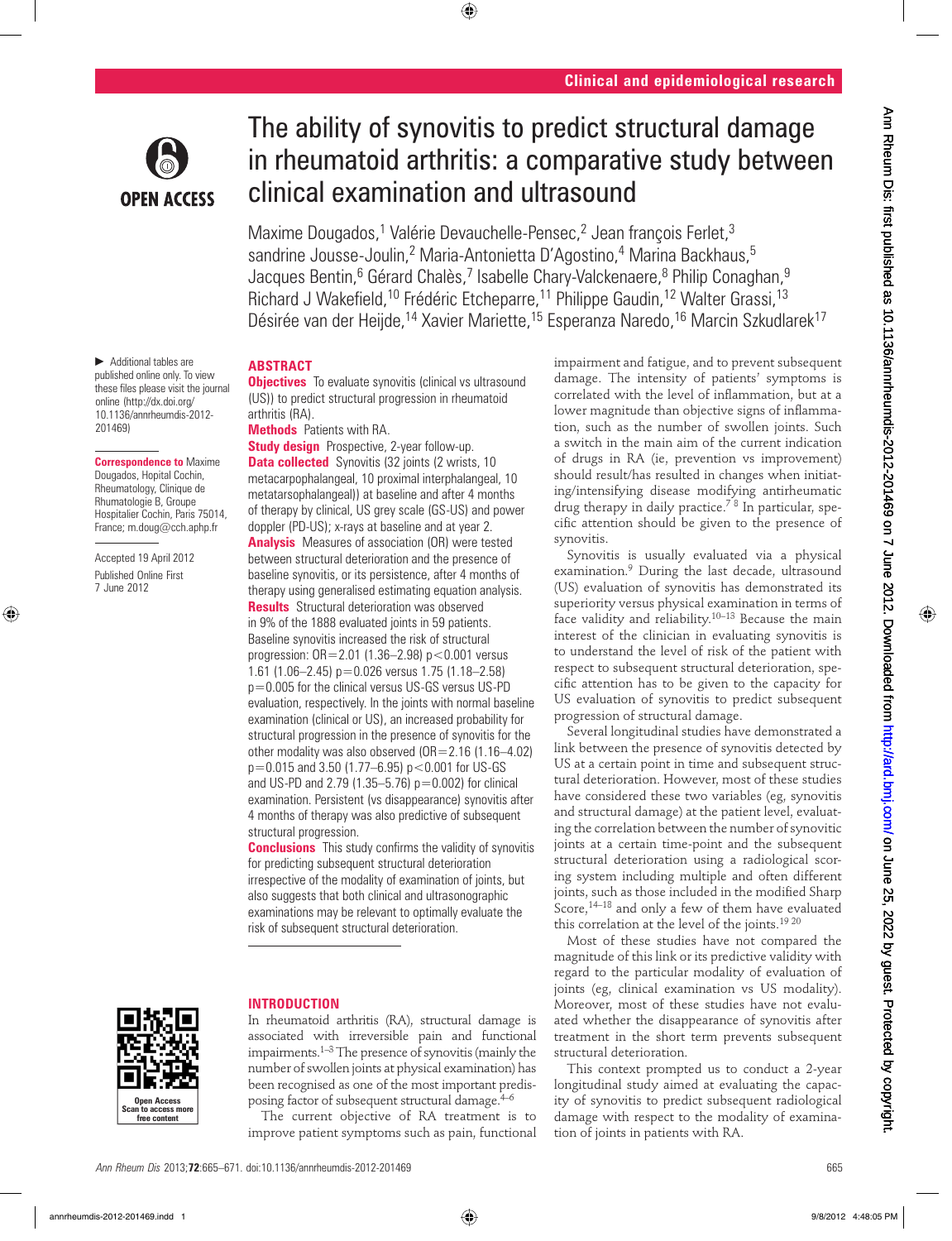#### **PATIENTS-METHODS Study design**

The study comprised two phases: the first was a prospective, multicentre, international 4-month-duration follow-up of patients with RA requiring a tumour necrosis factor (TNF) blocker according to the opinion of their treating rheumatologist. The results of this study aimed at evaluating psychometric properties (including reliability, external validity, sensitivity to change and discriminant capacity) of different synovitis scoring systems has been previously reported.21 The second part of the study consisted in a radiological evaluation (hands and feet) 2 years after the inclusion of the patients in the study.

This study was approved by the appropriate ethical committees. All patients gave their written informed consent before enrolling for the study.

#### **Patients**

Adult patients fulfilling the 1987 American College of Rheumatology criteria for RA22 were eligible for the study if, in the opinion of the investigators, he/she required a TNF-blocker therapy. The minimum level of disease activity was defined by the number of swollen joints at physical examination ≥6.

#### **Centres**

To be eligible, the centres had to fulfil the following criteria: (1) a sonographer (either a radiologist or a rheumatologist) with experience (at least 70 different examinations) in evaluating synovitis; (2) a clinician (either a rheumatologist or a research nurse) with experience in clinical metrology in RA; (3) independent examination of synovitis (eg, for a single patient, the sonographer could not have access to the results of the clinical examination and vice versa); (4) monitoring of the patient during the 4-month period of study by the same investigators (eg, a single sonographer and a single clinician for each individual patient over the 4-month period of the study).

#### **Collected data**

Thirty-two joints were systematically evaluated (clinical and ultrasonographic evaluation before (baseline) and after 4 months of TNF-blockers therapy, radiological evaluation at baseline, and after 2 years of follow-up).

The evaluated joints included the metacarpophalangeal (MCP)  $(x10)$ , the proximal interphalangeal (PIP)  $(x10)$ , the wrists  $(x2)$ and the metatarsophalangeal (MTP) (×10) joints. For each joint, the clinical scoring system was a semiquantitative variable (eg, 0=definitely no synovitis, 1=doubtful, 2=yes moderate, 3=yes obvious and important).

The US evaluation was performed in a darkened room. Systematic multiplanar grey-scale (GS) and power doppler (PD) examinations were carried out with commercially available real-time scanners (eg, ESAOTE Technos MPX, ESAOTE MyLab, TOSHIBA APLIO, PHILIPS HD11, BK Mini Focus) using multifrequency linear transducers (7–12 MHz). Ultrasonography scanning techniques, GS and PD machine settings, and definitions of abnormality were standardised among investigators prior to the study during a 1.5-day meeting.<sup>23</sup> It has to be noted that the fingers were evaluated only at the dorsal side. The US scanning scoring method has been described previously. $24-29$  Synovitis was defined according to the Outcome Measures in Rheumatology Clinical Trials published definitions.26 27 30 31 Both a GS and a PD examination were recorded for each joint.

GS synovitis scoring was evaluated using a 4-grade scale from 0 to 3 with the following subjective definitions for each category:

- $\triangleright$  grade  $0 =$  absence of synovial thickening;
- grade  $1 =$  mild synovial thickening;
- $\triangleright$  grade 2 = moderate synovial thickening;
- grade  $3 =$  marked synovial thickening.

PD synovitis scoring was evaluated also using a 4-grade scale from 0 to 3 with the following definition for each category:

- $\blacktriangleright$  grade  $0 =$  absence of signal, no intra-articular flow;
- grade  $1 = \text{mild}$ , one or two vessels signal (including one confluent vessel) for small joints and two to three signals for large joints (including two confluent vessels);
- grade  $2$  = moderate confluent vessels (>grade 1) and less than 50% of normal area;
- $\triangleright$  grade 3 = marked vessels' signals in more than half the synovial area.

The radiological evaluation (plain x-rays of hands, wrists and feet) was performed by a single experienced reader (VD), 32-36 aware of the chronologies of the films but unaware of the clinical and US findings.

For each of the 32 joints, and for each-time point (eg, baseline and 24 months), the scoring system for both erosion and joint space narrowing (JSN) was a semiquantitative variable (scored 0=absent, 1=doubtful, 2=obvious but moderate, 3=obvious and important). Moreover, there was also an evaluation concerning the global assessment using a binary variable for each joint and for both erosion and joint space narrowing (scored 0=no change, 1=worsening).

#### **Statistical analysis**

The statistical analysis was performed on patients with a complete dataset (clinical and US evaluation at baseline, and after 4 months of follow-up and radiological evaluation at baseline, and after 2 years of follow-up).

The first step of the statistical analysis consisted in the tabulation of the main baseline characteristics of the patients and the evaluated joints using mean and SD for the continuous, and percentages for dichotomous variables.

The probability of structural deterioration with regard to the specific joint region was estimated by calculating the percentage of joints with radiological progression, defined by either the occurrence or worsening in either erosion or joint space narrowing score after the 2-year follow-up period in each of the following four anatomical regions (wrists, MCP, PIP, MTP) without performing any statistical test.

The probability of structural deterioration with regard to the presence of synovitis at baseline was estimated by comparing the percentage of joints with radiological progression defined by either occurrence or worsening in either erosion or JSN in the joints with or without synovitis at baseline for the three different baseline synovitis evaluations (clinical, US-GS and US-PD).

The risk of progression with respect to the presence of synovitis at baseline was estimated by calculating the OR with its 95% CI. These measures of association were tested using generalised estimating equation analysis adjusting for within-patient correlation, and also other factors (age, gender, disease duration, baseline tender joint count, swollen joint count, ESR joint localisation (eg, PIP, MCP, wrists, MTP) and baseline structural damage). Such probability of structural deterioration with regard to the presence of synovitis at baseline either at physical examination, US-GS or US-PD evaluation was initially calculated in the whole population.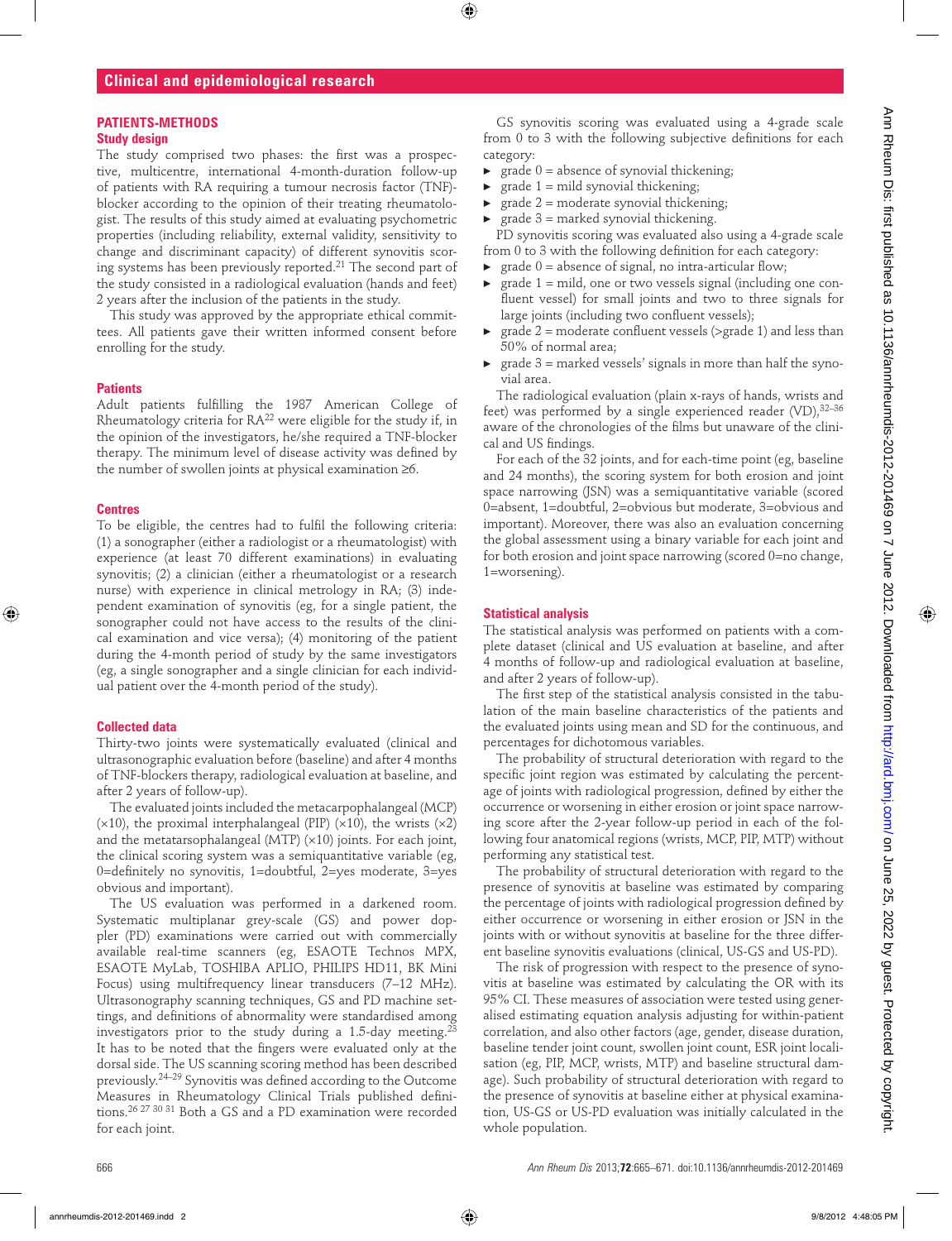The second step of the statistical analysis was focused on the subgroup of joints considered normal by the physicians (one analysis) or the US (another analysis) at baseline, calculating the predictive validity of US evaluation in the group of joints with normal baseline physical examination (one analysis) and also calculating the predictive validity of clinical evaluation in the group of joints with normal US (GS and PD) baseline examination.

The third step tried to check whether a positive short-term treatment effect on synovitis permits to prevent a subsequent structural deterioration. For this purpose, we considered as 'baseline abnormal joint', joints with a clinical or US score either >0 or >1 (eg, considering as 'normal' the joints with a 'doubtful' clinical examination or only with 'mild synovial thickening' at US-GS examination, or only 'mild' US-PF findings). Thereafter, the joints were split into two categories with regard to the normalisation of the examination after 4 months of anti-TNF therapies, calculating the probability of observing radiological progression after 2 years with respect to this treatment effect.

#### **RESULTS**

#### **Patients and study course**

Of the 77 recruited patients in the first part of the study, one had no baseline US examination and was therefore excluded from this study. Seventeen additional patients did not return for the 2-year follow-up visit resulting in 59 patients with a complete dataset.

The main characteristics of the patients (data provided are either % or mean±SD) (age: 56±12 years old, gender: 81% female, body mass index:  $25\pm5$  kg/m<sup>2</sup>) of their disease (disease duration: 10±8 years, rheumatoid factor positivity: 73%, history of surgery for RA (eg, articular prosthesis, arthrodesis or resection) 24%) and of their treatment (median number of previous disease modifying antirheumatic drugs: 3.0, history of TNF blockers: 32%) were similar to the whole population of 77 screened patients (data not shown). The disease activity evaluated by the disease activity score in 28 joints was quite high at entry  $(5.1\pm1.3)$  and dropped to  $3.4\pm1.3$ ) after 4 months of anti-TNF therapy (etanercept, n=34; adalimumab, n=23, infliximab, n=2). The same improvement was observed in terms

**Table 1** Baseline characteristics of the 1888 evaluated joints of the 59 studied patients with rheumatoid arthritis

|                           | <b>Joints</b> |            |            |            |              |
|---------------------------|---------------|------------|------------|------------|--------------|
| <b>Characteristics</b>    | <b>Wrists</b> | <b>MCP</b> | <b>PIP</b> | <b>MTP</b> | <b>Total</b> |
| Number                    | 118           | 590        | 590        | 590        | 1888         |
| <b>Clinical synovitis</b> |               |            |            |            |              |
| $0 =$ absent              | $19.7*$       | 49.0       | 56.8       | 77.1       | 58.4         |
| $1 =$ doubtful            | 23.1          | 13.3       | 11.7       | 12.2       | 13.1         |
| $2 =$ present, moderate   | 38.5          | 23.1       | 21.0       | 8.0        | 18.7         |
| $3 =$ present, important  | 18.8          | 14.6       | 10.5       | 2.7        | 9.9          |
| US grey-scale synovitist  |               |            |            |            |              |
| Grade 0                   | 17.9          | 49.5       | 62.5       | 44.3       | 50.0         |
| Grade 1                   | 35.0          | 15.1       | 11.4       | 26.2       | 18.6         |
| Grade 2                   | 27.4          | 13.6       | 10.8       | 15.3       | 14.1         |
| Grade 3                   | 19.7          | 21.8       | 15.3       | 14.2       | 17.3         |
| <b>US Power Dopplert</b>  |               |            |            |            |              |
| Grade 0                   | 40.2          | 71.6       | 82.5       | 78.0       | 75.1         |
| Grade 1                   | 17.9          | 9.2        | 8.5        | 9.3        | 9.5          |
| Grade 2                   | 32.5          | 13.9       | 4.9        | 9.3        | 10.8         |
| Grade 3                   | 9.4           | 5.3        | 4.1        | 3.4        | 4.6          |

\*numbers provided are the percentage of joints in a specific category.

†see Methods section for detailed description of the ultrasonographic grading systems. MCP, metacarpophalangeal; MTP, metatarsophalangeal; PIP, proximal interphalangeal; US, ultrasound.



**Figure 1** Probability of radiological progression after a 2-year follow-up period with regard to the presence of baseline synovitis defined by either clinical or ultrasonographic examination. \*Radiological progression = occurrence or worsening of erosion or joint space narrowing. \*\*Score of 'clinical' synovitis ( $0 =$  no synovitis;  $1 =$ doubtful synovitis;  $2 =$  obvious and moderate synovitis;  $3 =$  obvious and important synovitis. \*\*\*Score of ultrasonography grey-scale evaluation:  $0 =$  absence of synovial thickening;  $1 =$  mild synovial thickening;  $2 =$  moderate synovial thickening;  $3 =$  marked synovial thickening. \*\*\*\*Score of ultrasonographic Power Doppler evaluation:  $0 =$  absence of signal, no intra-articular flow;  $1 =$  mild, one or two vessels' signals (including one confluent vessel) for small joints and two to three signals for large joints (including two confluent vessels);  $2 =$ moderate confluent vessels ( $>$ grade 1) and less than 50% of normal area;  $3 =$  marked vessels' signals in more than half the synovial area.

of functional disability with a health assessment questionnaire score decreasing from  $1.4\pm0.7$  to  $1.0\pm0.7$  between baseline and the 4-month follow-up visit, respectively.

Table 1 summarises the main characteristics of the 1888 evaluated joints (eg, 32 joints in 59 patients) confirming a higher sensitivity of US in detecting synovitis, particularly in the feet.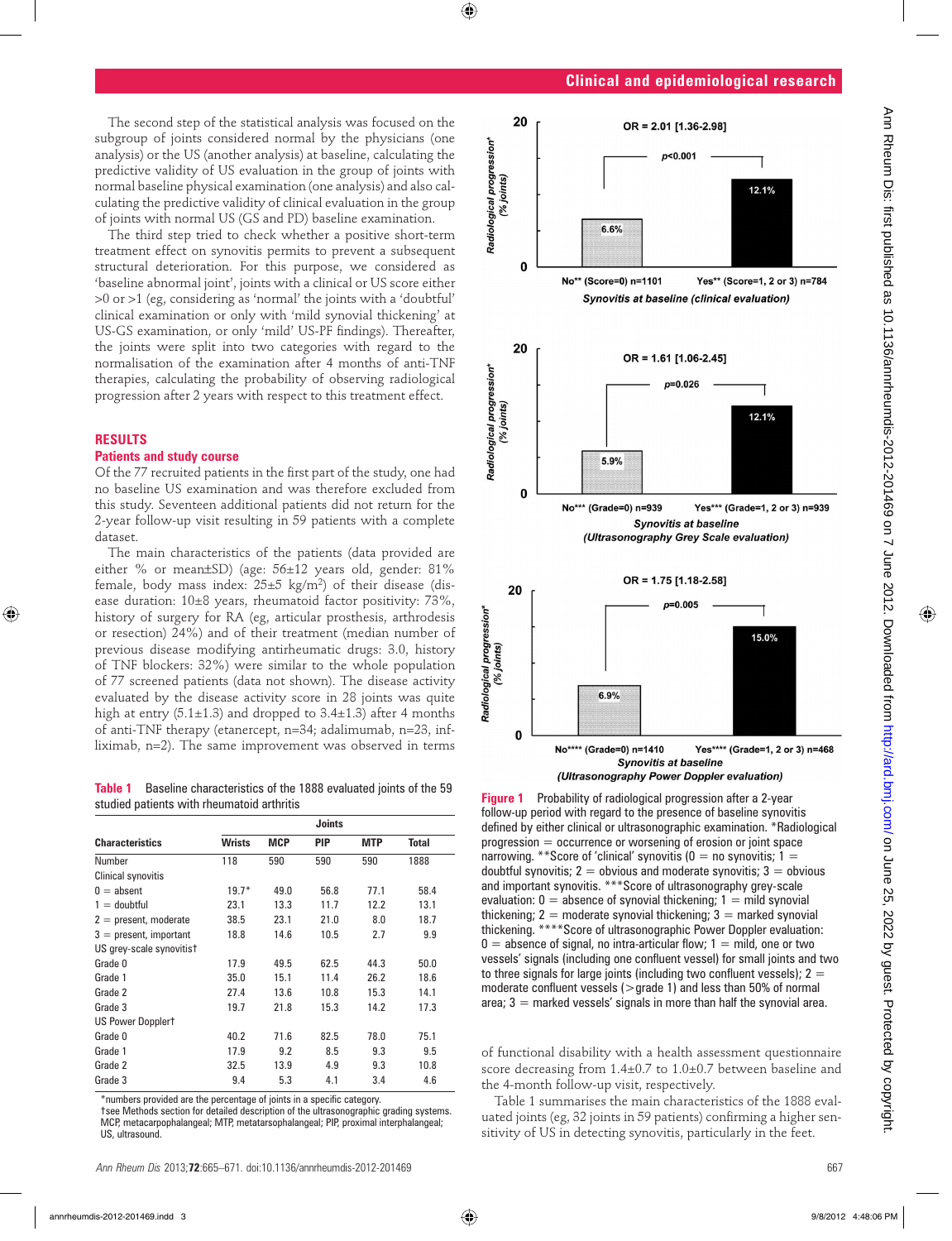The probability of observing radiological progression defined by the occurrence of the worsening in either erosion or joint space narrowing was quite low (eg, 9% of the 1888 evaluated joints). Such probability was higher for the wrists (16.2%) and MTP joints (11%) than for the other joints (7.0% and 7.5% for the MCP and PIP, respectively).

Correlations between baseline synovitis evaluations and radiological structural deterioration after 2 years of follow-up.

The online supplementary tables 1, 2 and 3 provide the data observed from the different analyses with respect to the definition of radiological structural deterioration (considering either the changes in radiological erosion, radiological JSN) and also with respect to the individual synovitis scoring systems at baseline.

The data observed when defining radiological progression by the occurrence or the worsening in either erosion or JSN, and when defining the presence of synovitis at baseline by a score of at least 1 on clinical or US scales are summarised in figure 1. Such results were still observed when excluding MTP 1 and 2 of the analyses (data not shown).

Regardless of what technique was used to assess synovitis, the presence of synovitis was predictive of subsequent structural deterioration. However, the observed OR with the 95% CI did not demonstrate a statistically significant difference in the magnitude of this link between the different methods of synovitis evaluation.

With respect to the subgroup analyses: the first subgroup of interest was defined by the 1101 joints the investigators considered as normal at physical examination (23 wrists, 288 MCP, 335PIP and 455 MTP). Structural deterioration defined by either the occurrence or the worsening in either erosion or joint space narrowing was observed in 6.6% of the joints, but more frequently in the presence of any synovitis (grade >0) detected by US, either by GS (10.5%) or by PD (15.6%) (figure 2A) with OR of 2.16 (1.16–4.02), p=0.015 and of 3.50 (1.77–6.95), p<0.001, respectively.

The second subgroup of interest was defined by the 938 joints that US considered as normal according to both GS and PD techniques (21 wrists, 290 MCP, 369 PIP, 258 MTP). Structural deterioration defined by either the occurrence or the worsening in either erosion or JSN was observed in 5.9% of the joints, but more frequently in the presence of any synovitis (grade >0) detected by physical examination (9.9%) with an OR of 2.79  $(1.35-5.76)$ , p=0.005 (figure 2B).

Finally, we also evaluated the probability of observing radiological progression after 2 years of follow-up with respect to the persistence of synovitis after 4 months of therapy. The two analyses conducted (the one conducted in the joints defined as abnormal by a score above 0 and the one by a score above 1), showed a trend or statistical significance suggesting more frequent structural progression in case of persistent synovitis. In the analysis considering an abnormal baseline joint as a joint with a score of at least 1 (784, 939 and 468 joints at clinical, US-GS and US-PD evaluations, respectively), radiological progression was observed more frequently in the case of persistent synovitis (16.6% vs 8.9% for clinical evaluation (OR=1.26 (0.79– 2.02), p=0.336; 17.1% vs 5.9% for US-GS evaluation (OR=2.41 (1.24–4.67), p=0.010) and 20.7% versus 11.9% for US-PD evaluation (OR= $1.63$  (0.75– $3.57$ ), p=0.218 in joints with, versus without persistent synovitis, respectively. These findings were even more pronounced when considering abnormal baseline joints by a score of at least two (figure 3) (538, 589 and 289 joints at clinical, US-GS and US-PD evaluations, respectively). Radiological progression was observed more frequently in case of persistent synovitis after 4 months (15.7% vs 7.5% for clinical evaluation (OR=1.70 (0.93–3.12), p=0.086); 19.3% versus 6.5% for US-GS evaluation (OR=3.14 (1.50–6.55), p=0.002) and 21.1% vs 8.0%



**Figure 2** Probability of radiological progression after a 2-year follow-up period with regard to the presence of synovitis at baseline and the modality of joint examination in two different groups of joints. \*Radiological progression = occurrence or worsening of erosion or joint space narrowing. \*\*Score of 'clinical' synovitis (0 = no synovitis; 1 = doubtful synovitis; 2 = obvious and moderate synovitis; 3 = obvious and important synovitis. \*\*\*Score of ultrasonography grey-scale evaluation: 0 = absence of synovial thickening; 1 = mild synovial thickening; 2 = moderate synovial thickening;  $3$  = marked synovial thickening. \*\*\*\*Score of ultrasonographic Power Doppler evaluation:  $0$  = absence of signal, no intra-articular flow;  $1 =$  mild, one or two vessels' signals (including one confluent vessel) for small joints and two to three signals for large joints (including two confluent vessels);  $2 =$  moderate confluent vessels ( $>$ grade 1) and less than 50% of normal area;  $3 =$  marked vessels' signals in more than half the synovial area.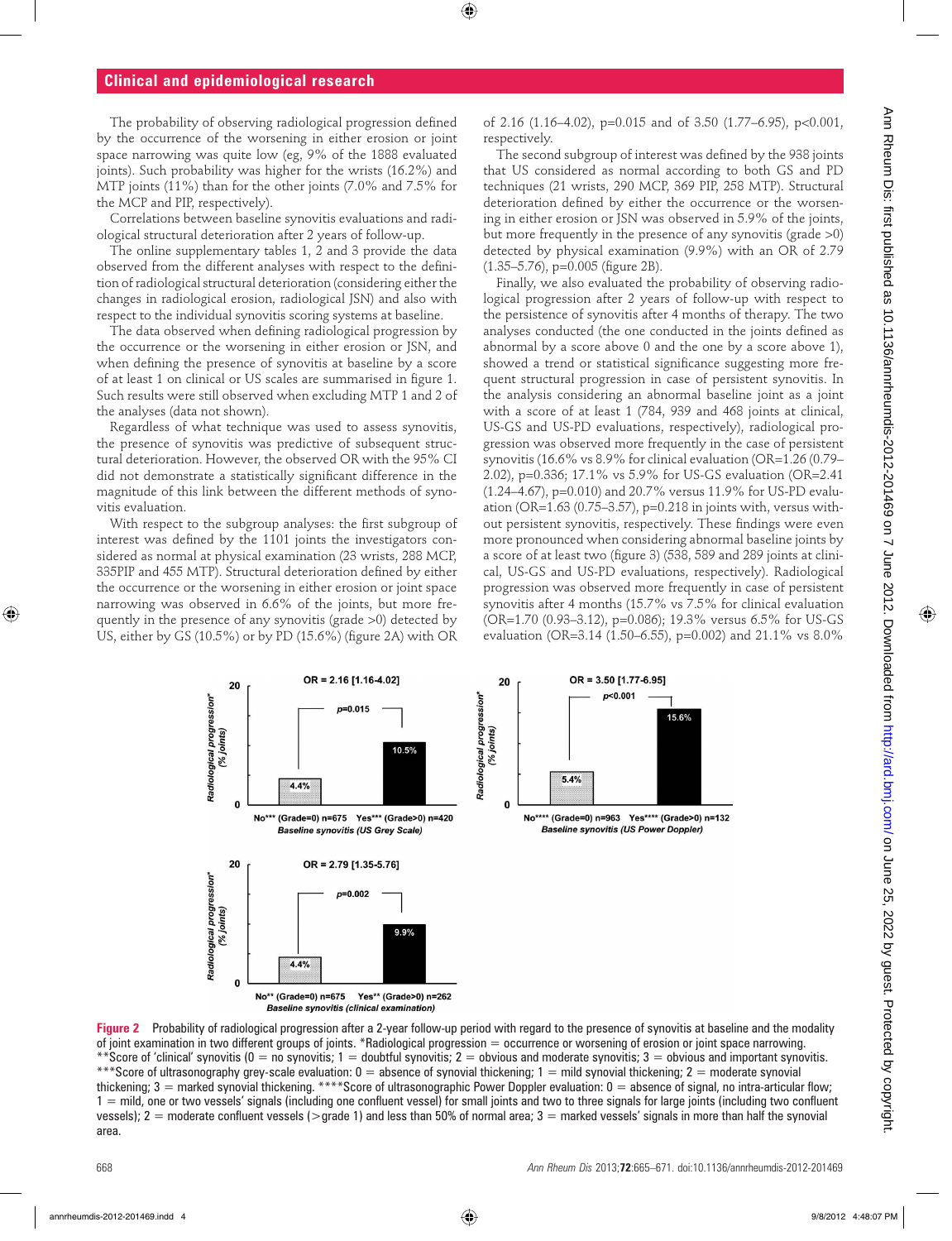





**Figure 3** Probability of radiological progression after a 2-year follow-up period with regard to the capacity of a treatment to normalise the joint examination in terms of synovitis. \*Radiological progression = occurrence or worsening of erosion or joint space narrowing. \*\*Score of 'clinical' synovitis ( $0 =$  no synovitis; 1 = doubtful synovitis; 2 = obvious and moderate synovitis;  $3 =$  obvious and important synovitis. \*\*\*Score of ultrasonography grey-scale evaluation:  $0 =$  absence of synovial thickening;  $1 =$  mild synovial thickening;  $2 =$  moderate synovial thickening;  $3 =$  marked synovial thickening. \*\*\*\* Score of ultrasonographic Power Doppler evaluation:  $0 =$  absence of signal, no intra-articular flow;  $1 = \text{mild}$ , one or two vessels' signals (including one confluent vessel) for small joints and two to three signals for large joints (including two confluent vessels);  $2 =$  moderate confluent vessels  $($  > grade 1) and less than 50% of normal area; 3 = marked vessels' signals in more than half the synovial area.

for US-PD evaluation (OR=2.79 (1.19–6.56),  $p=0.019$ ) in joints with, versus without persistent synovitis, respectively.

#### **DISCUSSION**

This study confirms the ability of synovitis to predict subsequent structural deterioration in patients with RA. The data observed

in the whole set of joints suggest that such predictive validity is of similar magnitude whatever the modality of the joint examination (ie, whether clinical or US evaluation). The data observed in the subgroups of joints (with normal clinical or US baseline examination) suggest that both clinical and US evaluations are relevant to optimally evaluate the risk of subsequent structural deterioration. Finally, these data emphasise the importance of persistent synovitis since the probability of a 2-year structural progression was higher in cases of persistent synovitis after 4 months of anti-TNF therapy.

All the investigators involved in the collection of synovitis outcome measures were experienced in their particular areas. Moreover, all the investigators participated at a 1-day training session on assessment of clinical and US synovitis outcome measures.37 The information given above can be seen as the strength of this study but may also reduce the generalisation to other sets of investigators.

The findings observed in our study are in accordance with previous studies showing a link between the presence of synovitis at a single point in time, and a subsequent structural deterioration. Most of the studies evaluating the predictive validity of synovitis detected by US have considered the two variables (synovitis and radiological changes) at the patient level by considering, for example, the total number of joints with synovitis and a summed radiological scoring system.14–16 18 We have focused our study by evaluating the risk of structural progression at the level of the joints. Both approaches are important. For example, in a prospective longitudinal evaluation of patients with RA in remission or in low disease activity state for at least 2 months, subclinical activity observed by PD signals on US were able to predict subsequent disease relapse.16

Our study was focused on the evaluation of the relationship between US and physical examination of joints in their detection of synovitis. It is well known that synovitis detected by US is probably more valid in terms of face validity, and in terms of sensitivity rather than physical examination.<sup>10–12</sup> In this study, we confirmed the higher sensitivity for US examination in detecting synovitis, in particular in the front region of the feet (table 1). However, the predictive validity of an outcome measure is probably one of the most clinically relevant issues when considering potential surrogate markers. Our study confirms the predictive validity of synovitis in terms of subsequent structural deterioration, but does not demonstrate the superiority of US in comparison with physical examination. However, our study suggests that both the clinical and the US examinations are relevant to optimally evaluate the risk of subsequent structural deterioration. Such findings centre around the analyses of the subgroups of joints with either subclinical synovitis (synovitis detected only at US examination) or clinically detected non-US synovitis (synovitis detected only at clinical examination). In this study, we have evaluated the clinical and therapeutic parameters during the first 4 months of the study, but we were not in a position to collect such information during the remaining 20 months of the study. Such lack of information might limit the interpretation of the observed data. Another potential limitation of this study is its relatively small sample size. The findings concerning non-US synovitis might be explained by the particular design of our study with experienced clinicians or research nurses to identify patients with synovitis who have participated at the training session prior to the meeting. If this explanation is the correct one, such findings reinforce the interest of a better training to any health professionals (including the rheumatologists) in this area.38–40 Moreover, clinical examination might have considered periarticular phenomena such as tenosynovitis in their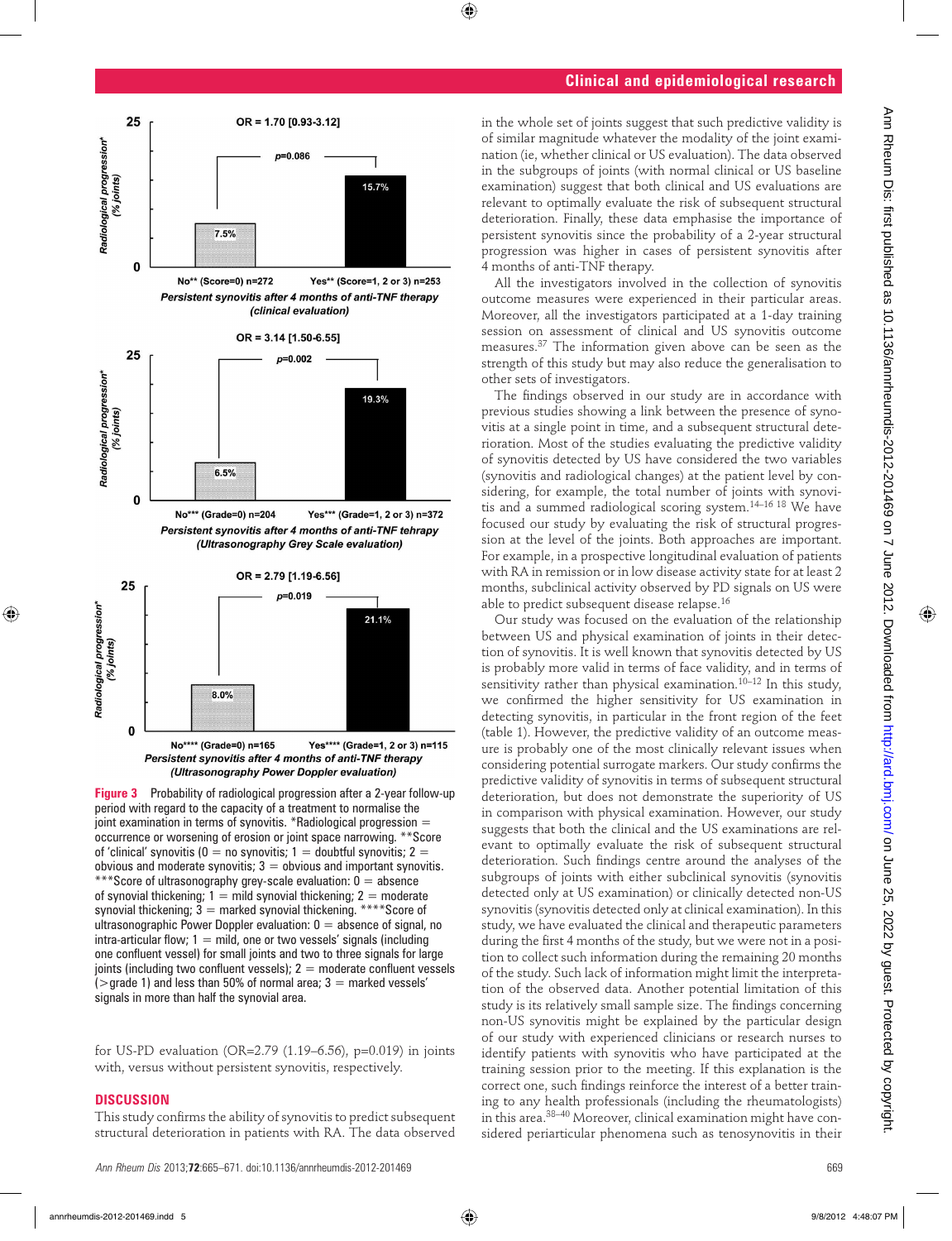joint count which have not been evaluated by US examination, and which might help predict long-term structural progression.

However, such findings (the non-superiority of US vs clinical examination) might also be explained by the difficulty of US examination justifying the current efforts to improve the training of ultrasonographers in this area.<sup>41–43</sup> It might also reflect the particular US protocol employed in this study. In particular, the use of different US machines with relevant differences in terms of GS and PD performances, and also the limitation of the evaluation of the fingers at the dorsal side<sup>44</sup> might explain the non-superiority of US examination. Moreover, the wrist (which includes 17 different joints) has been evaluated in this study as a single joint.

In this study, we have also confirmed that a positive treatment effect (the disappearance of synovitis in the short term) is of benefit for the joint in terms of reducing subsequent structural deterioration. Our study confirms the one reported by Fukae *et al*,<sup>17</sup> in which the researchers have split the finger joints into two categories regarding the presence or absence of improvement in PD-US vascularity of at least 70% after 8 weeks of either adalimumab or tocilizumab therapy. They showed that the risk of subsequent radiological progression was lower in the 'responder' joints. The confirmation of such findings in our study re-emphasises the importance of synovitis detection in daily practice, and also the definition of absence of synovitis as one of the major targets of our therapy.7 8

Further studies are required in other sets of patients, and by other clinicians and ultrasonographers, in order to confirm our findings, in particular with respect to both the clinical and US definitions of synovitis.

- <sup>1</sup>Department of Rheumatology, Hopital Cochin, Paris, France
- 2 Department of Rheumatologie, CHU Brest, Brest, France
- <sup>3</sup>RCTs, Lyon, France
- 4 Rheumatology Department, APHP, Ambroise-Paré Hospital, Versailles-Saint Quentin en Yvelines University, Boulogne-Billancourt, France
- <sup>5</sup>Department of Rheumatology and Clinical Immunology, Universital Hospital Charit, Berlin, Germany
- 6 Department of Medicine, CHU Brugmann, Bruxelles, Belgium
- <sup>7</sup>Department of Rheumatology, Hôpital Sud, CHU Rennes, Rennes, France
- <sup>8</sup>Department of Rheumatology, Vandoeuvre les Nancy, Meurthe et Moselle, France
- <sup>9</sup>Section of Musculoskeletal Disease, University of Leeds, Leeds, UK <sup>10</sup>Section of Musculoskeletal Disease, Leeds Institute of Musculoskeletal Disease LIMM, University of Leeds, Leeds, UK
- 11AP-HP, La Pitié-Salpétrière Hospital, Rheumatology Department, Paris-VI University, Paris, France
- <sup>12</sup>Department of Rheumatology, University Hospital, Grenoble, Hôpital Sud, Echirolles, France
- 13Cattedra di Reumatologia, Università Politecnica delle Marche, Ancona, Italy 14 Medical Center, Leiden University, Leiden, The Netherlands
- 15Department of Rheumatology, Le Kremlin Bicêtre, Paris, France
- 16Department of Rheumatology, Severo Ochoa Hospital, Madrid, Spain
- <sup>17</sup>Department of Rheumatology, Hvidovre University Hospital, Hvidovre, Denmark

**Acknowledgements** The authors would like to thank the different investigators who contributed to the recruitment and/or the monitoring of the patients (Jean-David Albert, Pierre Bourgeois, Maxime Breban, Françoise Carbonnelle, Tiffen Couchouron, Laurent Grange, Pascal Guggenbuhl, Cécile Hacquard-Bouder, Christophe Hudry, Rachida Inaoui, Catherine Le Bourlout, Damien Loeuille, Jean-Marcel Meadeb, Anne Miquel).

**Funding** This study was supported by an unrestricted grant from ABBOTT, France.

#### **Competing interests**

#### **Patient Consent** Obtained.

**Provenance and peer review** Not commissioned; externally peer reviewed.

**Open Access** This is an Open Access article distributed in accordance with the Creative Commons Attribution Non Commercial (CC BY-NC 3.0) license, which permits others to distribute, remix, adapt, build upon this work non-commercially, and license their derivative works on different terms, provided the original work is properly cited and the use is non-commercial. See: http://creativecommons.org/ licenses/by-nc/3.0/

#### **REFERENCES**

- 1. **Drossaers-Bakker KW**, de Buck M, van Zeben D, *et al.* Long-term course and outcome of functional capacity in rheumatoid arthritis: the effect of disease activity and radiologic damage over time. *Arthritis Rheum* 1999;**42**:1854–60.
- 2. **Smolen JS**, Aletaha D. Patients with rheumatoid arthritis in clinical care. *Ann Rheum Dis* 2004;**63**:221–5.
- 3. **Aletaha D**, Smolen J, Ward MM. Measuring function in rheumatoid arthritis: Identifying reversible and irreversible components. *Arthritis Rheum* 2006;**54**:2784–92.
- 4. **van Leeuwen MA**, van der Heijde DM, van Rijswijk MH, *et al.* Interrelationship of outcome measures and process variables in early rheumatoid arthritis. A comparison of radiologic damage, physical disability, joint counts, and acute phase reactants. *J Rheumatol* 1994;**21**:425–9.
- 5. **Aletaha D**, Nell VP, Stamm T, *et al.* Acute phase reactants add little to composite disease activity indices for rheumatoid arthritis: validation of a clinical activity score. *Arthritis Res Ther* 2005;**7**:R796–806.
- 6. **Smolen JS**, Van Der Heijde DM, St Clair EW, *et al*. Predictors of joint damage in patients with early rheumatoid arthritis treated with high-dose methotrexate with or without concomitant infliximab: results from the ASPIRE trial. Arthritis Rheum 2006;54:702-10.
- 7. **Smolen JS**, Landewé R, Breedveld FC, *et al.* EULAR recommendations for the management of rheumatoid arthritis with synthetic and biological disease-modifying antirheumatic drugs. *Ann Rheum Dis* 2010;**69**:964–75.
- 8. **Smolen JS**, Aletaha D, Bijlsma JW, *et al*. Treating rheumatoid arthritis to target: recommendations of an international task force. *Ann Rheum Dis* 2010;**69**:631–7.
- 9. **Cheung PP**, Ruyssen-Witrand A, Gossec L, *et al.* Reliability of patient self-evaluation of swollen and tender joints in rheumatoid arthritis: A comparison study with ultrasonography, physician, and nurse assessments. *Arthritis Care Res (Hoboken)* 2010;**62**:1112–9.
- 10. **Backhaus M**, Kamradt T, Sandrock D, et al. Arthritis of the finger joints: a comprehensive approach comparing conventional radiography, scintigraphy, ultrasound, and contrast-enhanced magnetic resonance imaging. *Arthritis Rheum* 1999;**42**:1232–45.
- 11. **Kane D**, Balint PV, Sturrock RD. Ultrasonography is superior to clinical examination in the detection and localization of knee joint effusion in rheumatoid arthritis. *J Rheumatol* 2003;**30**:966–71.
- 12. **Wakefield RJ**, Green MJ, Marzo-Ortega H, et al. Should oligoarthritis be reclassified? Ultrasound reveals a high prevalence of subclinical disease. *Ann Rheum Dis* 2004;**63**:382–5.
- 13. **Szkudlarek M**, Narvestad E, Klarlund M, *et al.* Ultrasonography of the metatarsophalangeal joints in rheumatoid arthritis: comparison with magnetic resonance imaging, conventional radiography, and clinical examination. *Arthritis Rheum* 2004;**50**:2103–12.
- 14. **Bøyesen P**, Haavardsholm EA, van der Heijde D, *et al.* Prediction of MRI erosive progression: a comparison of modern imaging modalities in early rheumatoid arthritis patients. *Ann Rheum Dis* 2011;**70**:176–9.
- 15. **Lillegraven S**, Bøyesen P, Hammer HB, *et al.* Tenosynovitis of the extensor carpi ulnaris tendon predicts erosive progression in early rheumatoid arthritis. *Ann Rheum Dis* 2011;**70**:2049–50.
- 16. **Foltz V**, Gandjbakhch F, Etchepare F, et al. Power Doppler ultrasound, but not low-field magnetic resonance imaging, predicts relapse and radiographic disease progression in rheumatoid arthritis patients with low levels of disease activity. *Arthritis Rheum* 2012;**64**:67–76.
- 17. **Fukae J**, Isobe M, Kitano A, *et al.* Radiographic prognosis of finger joint damage predicted by early alteration in synovial vascularity in patients with rheumatoid arthritis: Potential utility of power doppler sonography in clinical practice. *Arthritis Care Res (Hoboken)* 2011;**63**:1247–53.
- 18. **Naredo E**, Collado P, Cruz A, *et al.* Longitudinal power Doppler ultrasonographic assessment of joint inflammatory activity in early rheumatoid arthritis: predictive value in disease activity and radiologic progression. *Arthritis Rheum* 2007;**57**:116–24.
- 19. **Molenaar ET**, Voskuyl AE, Dinant HJ, *et al.* Progression of radiologic damage in patients with rheumatoid arthritis in clinical remission. *Arthritis Rheum* 2004;**50**:36–42.
- 20. **Rau R.** Is remission in rheumatoid arthritis associated with radiographic healing? *Clin Esp Rheum* 2006;**24**:S41–4.
- 21. **Dougados M**, Jousse-Joulin S, Mistretta F, *et al.* Evaluation of several ultrasonography scoring systems for synovitis and comparison to clinical examination: results from a prospective multicentre study of rheumatoid arthritis. *Ann Rheum Dis* 2010;**69**:828–33.
- 22. **Arnett FC**, Edworthy SM, Bloch DA, *et al.* The American Rheumatism Association 1987 revised criteria for the classification of rheumatoid arthritis. Arthritis Rheum 1988;**31**:315–24.
- 23. **Jousse-Joulin S**, d'Agostino MA, Marhadour T, *et al.* Reproducibility of joint swelling assessment by sonography in patients with long-lasting rheumatoid arthritis (SEA-Repro study part II). *J Rheumatol* 2010;**37**:938–45.
- 24. **Karim Z**, Wakefield RJ, Quinn M, et al. Validation and reproducibility of ultrasonography in the detection of synovitis in the knee: a comparison with arthroscopy and clinical examination. *Arthritis Rheum* 2004;**50**:387–94.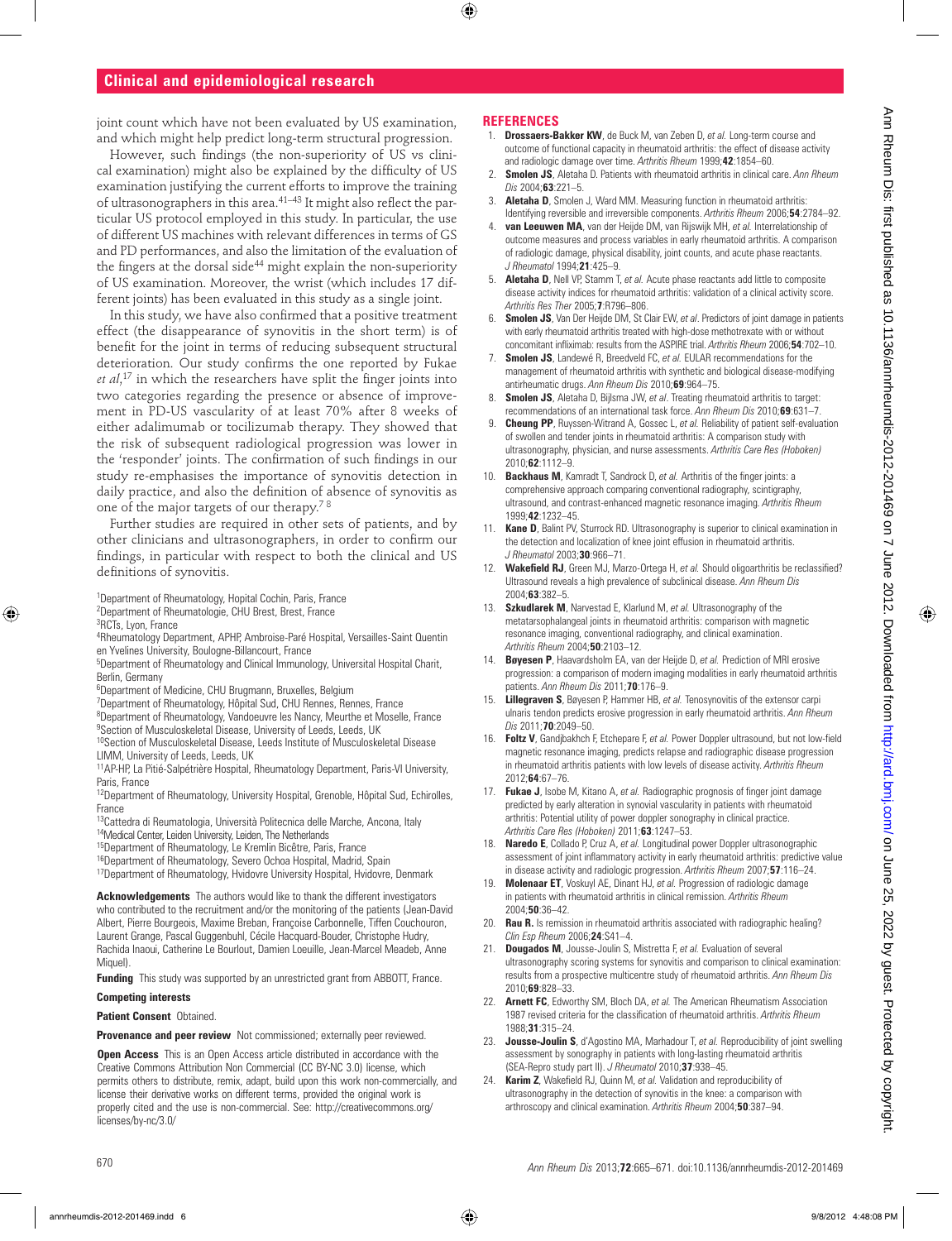- 25. **Walther M**, Harms H, Krenn V, *et al.* Correlation of power Doppler sonography with vascularity of the synovial tissue of the knee joint in patients with osteoarthritis and rheumatoid arthritis. *Arthritis Rheum* 2001;**44**:331–8.
- 26. **Naredo E**, Bonilla G, Gamero F, et al. Assessment of inflammatory activity in rheumatoid arthritis: a comparative study of clinical evaluation with grey scale and power Doppler ultrasonography. *Ann Rheum Dis* 2005;**64**:375–81.
- 27. **Naredo E**, Collado P, Cruz A, *et al*. Longitudinal power Doppler ultra-sonographic assessment of joint inflammatory activity in early rheumatoid arthritis: predictive value in disease activity and radiologic progression. *Arthritis Rheum* 2007;**57**:16–24.
- 28. **Alasaarela EM**, Alasaarela EL. Ultrasound evaluation of painful rheumatoid shoulders. *J Rheumatol* 1994;**21**:1642–8.
- 29. **Scheel AK**, Hermann KG, Kahler E, *et al.* A novel ultrasonographic synovitis scoring system suitable for analyzing finger joint inflammation in rheumatoid arthritis. Arthritis *Rheum* 2005;**52**:733–43.
- 30. **Schmidt WA**, Schmidt H, Schicke B, *et al.* Standard reference values for musculoskeletal ultrasonography. *Ann Rheum Dis* 2004;**63**:988–94.
- 31. **Wakefield RJ**, Balint PV, Szkudlarek M, et al. Musculoskeletal ultrasound including definitions for ultrasonographic pathology. *J Rheumatol* 2005;32:2485-7.
- 32. **Devauchelle-Pensec V**, Berthelot JM, Jousse S, *et al.* Performance of hand radiographs in predicting the diagnosis in patients with early arthritis. *J Rheumatol* 2006;**33**:1511–5.
- 33. **Devauchelle Pensec V**, Saraux A, Berthelot JM, *et al.* Ability of foot radiographs to predict rheumatoid arthritis in patients with early arthritis. *J Rheumatol* 2004;**31**:66–70.
- 34. **Devauchelle Pensec V**, Saraux A, Berthelot JM, *et al.* Ability of hand radiographs to predict a further diagnosis of rheumatoid arthritis in patients with early arthritis. *J Rheumatol* 2001;**28**:2603–7.
- 35. **Devauchelle-Pensec V**, Josseaume T, Samjee I, *et al*. Ability of oblique foot radiographs to detect erosions in early arthritis: results in the ESPOIR cohort. *Arthritis Rheum* 2008;**59**:1729–34.
- 36. **D'Agostino MA**, Saraux A, Chary-Valckenaere I, *et al.* Can we improve the diagnosis of spondyloarthritis in patients with uncertain diagnosis? The EchoSpA prospective multicenter French cohort. *Joint Bone Spine* 2012 [Epub ahead of print 27 March 2012].
- 37. **Marhadour**, Jousse-Joulin S, Chalès G, *et al*. Reproducibility of joint swelling assessment in long-lasting rheumatoid arthritis: influence on disease activity score-28 values (SEA-Repro study part I). *J Rheumatol* 2010;**37**:932–7.
- 38. **Scott DL**, Antoni C, Choy EH, *et al.* Joint counts in routine practice. *Rheumatology (Oxford)* 2003;**42**:919–23.
- 39. **Klinkhoff AV**, Bellamy N, Bombardier C, *et al.* An experiment in reducing interobserver variability of the examination for joint tenderness. *J Rheumatol* 1988;**15**:492–4.
- 40. **Scott DL**, Choy EH, Greeves A, *et al.* Standardising joint assessment in rheumatoid arthritis. *Clin Rheumatol* 1996;**15**:579–82.
- Scheel AK, Schmidt WA, Hermann KG, et al. Interobserver reliability of rheumatologists performing musculoskeletal ultrasonography: results from a EULAR "Train the trainers" course. *Ann Rheum Dis* 2005;**64**:1043–9.
- 42. **Naredo E**, Möller I, Moragues C, *et al*. Interobserver reliability in musculoskeletal ultrasonography: results from a "Teach the Teachers" rheumatologist course. *Ann Rheum Dis* 2006;**65**:14–9.
- 43. **Wakefield RJ**, D'Agostino MA, lagnocco A, et al. The OMERACT Ultrasound Group: status of current activities and research directions. *J Rheumatol* 2007;**34**: 848–51.
- 44. **Vlad V**, Berghea F, Libianu S, *et al.* Ultrasound in rheumatoid arthritis: volar versus dorsal synovitis evaluation and scoring. *BMC Musculoskelet Disord* 2011;**12**:124.